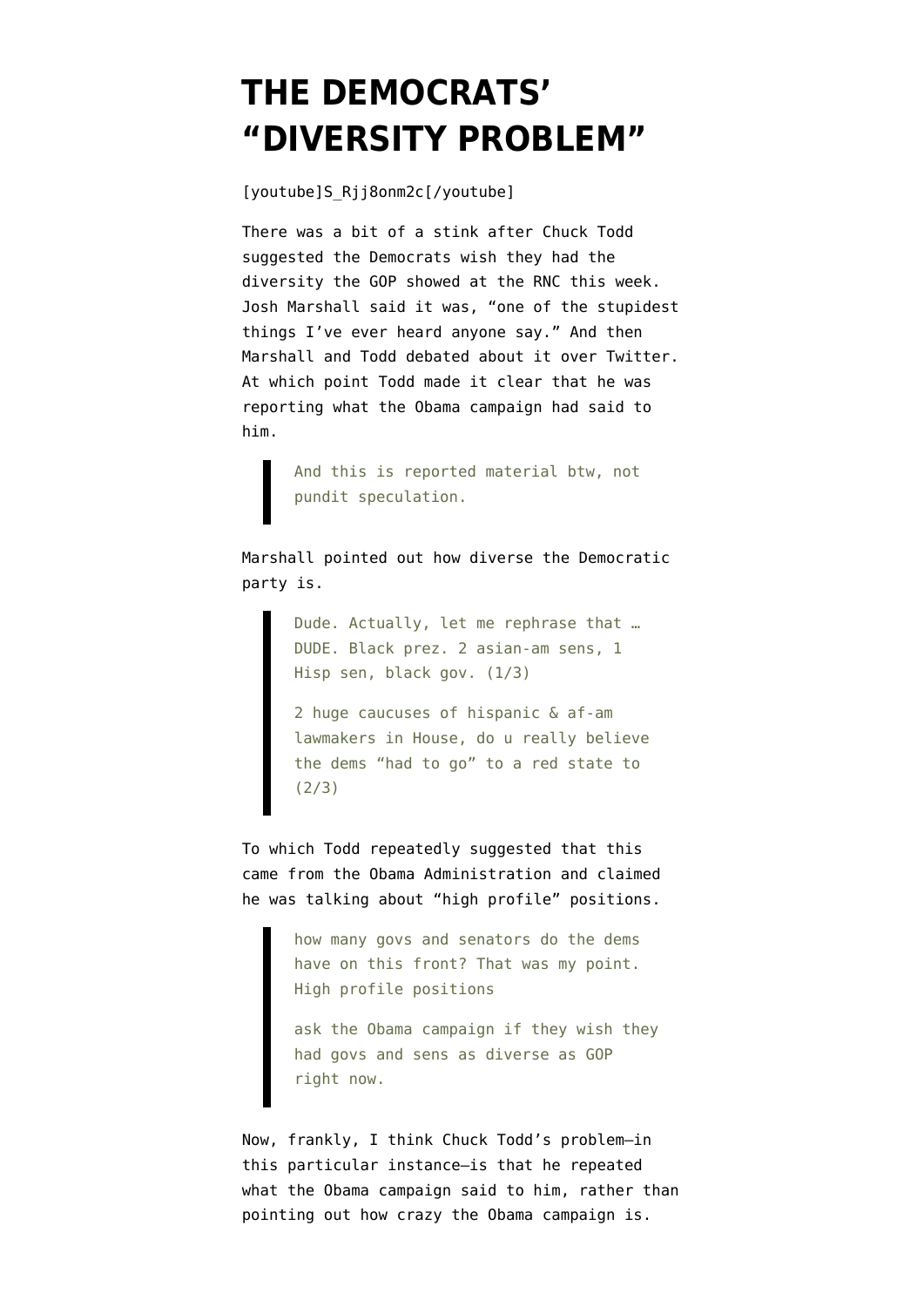It's not just diversity they want, it's the right kind of diversity.

Which brings me to the Sunday shows, which include the following lineups–which presumably were made with the significant input of the Obama Administration. (h/t Elliott)

> [ABC's This Week:](http://abcnews.go.com/Politics/coming-week-white-house-senior-adviser-david-plouffe/story?id=17115555#.UEJRsZZn3Xw) White House senior adviser David Plouffe.

[CBS' Face the Nation:G](http://www.cbsnews.com/8301-3460_162-57504592/key-dems-sunday-on-face-the-nation/?tag=showDoorLeadStoriesAreaMain;ftnLeadHero)ov. Martin O'Malley (D-MD), former New Mexico Gov. Bill Richardson and Obama Deputy Campaign Manager Stephanie Cutter.

[CNN's State of the Union:](http://sotu.blogs.cnn.com/2012/08/31/this-sunday-39/) Los Angeles Mayor Antonio Villaraigosa, Gov. Bev Perdue (D-NC), and Gov. Martin O'Malley (D-MD). Then, Obama Senior Campaign Adviser Robert Gibbs. Senior Romney Campaign Adviser Eric Fehrnstrom.

[Fox News Sunday:D](http://www.foxnews.com/on-air/fox-news-sunday/index.html)NC Chair Los Angeles Mayor Antonio Villaraigosa, Obama Campaign Senior Advisor David Axelrod.

[NBC's Meet the Press:C](http://www.msnbc.msn.com/id/3032608/ns/meet_the_press/#48794714)hicago Mayor Rahm Emmanuel.

The Latino Mayor of Los Angeles, a tainted but Latino former Governor of New Mexico, lots of dickish top campaign advisors, dickish Rahm, Governor O'Malley (who's been a superb campaign surrogate).

And just two women, one Stephanie Cutter appearance and one appearance from the Governor of the state hosting the Convention.

Not even DNC Chair Debbie Wasserman Schultz, who whatever else I might say about her is also a terrific media figure. To say nothing of someone like Elizabeth Warren.